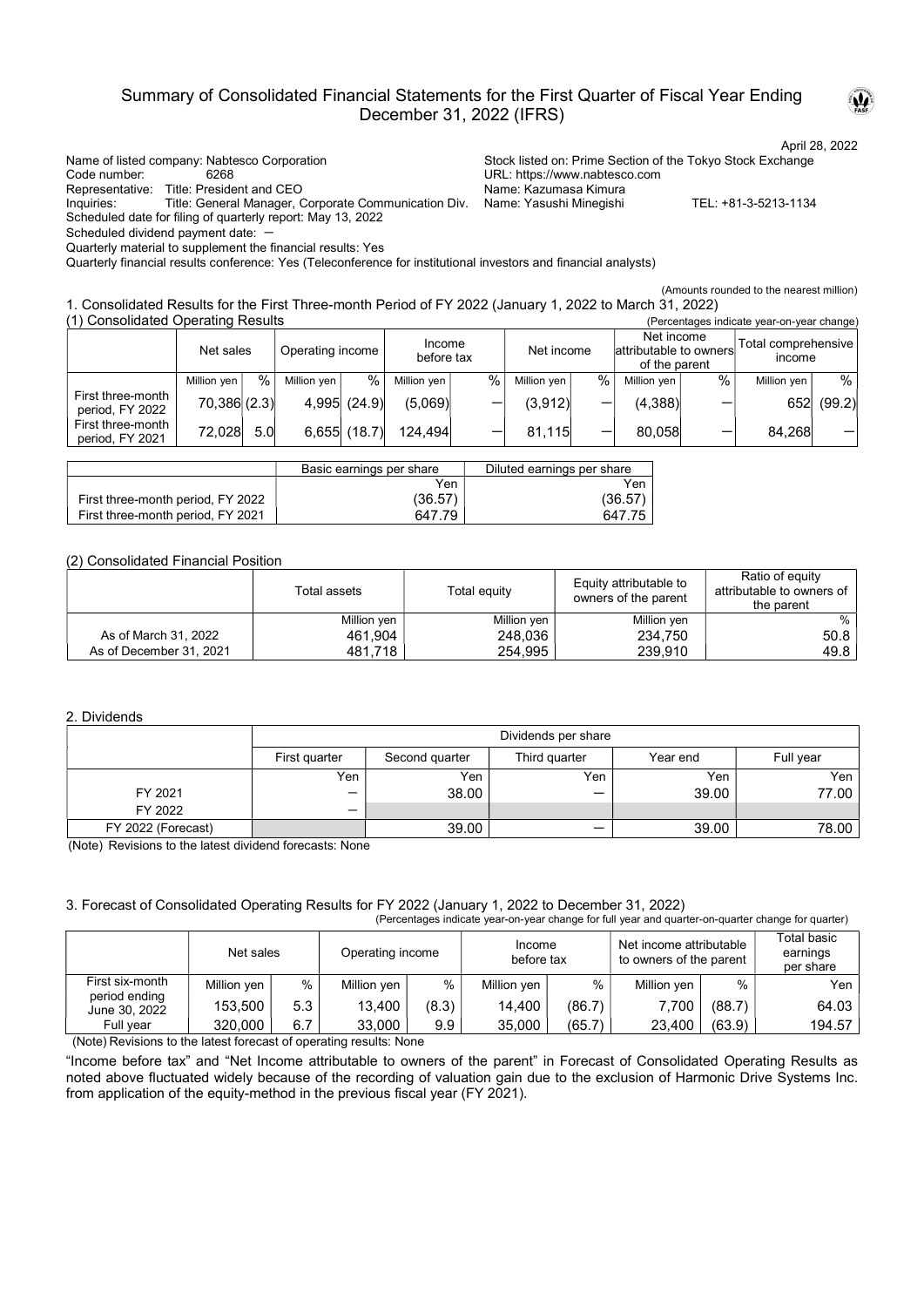\* Matters of note:

(1) Changes in significant subsidiaries during the the first three-month period of FY 2022 (Changes in specified subsidiaries resulting in a change in the scope of consolidation): None

Newly added: 0 (Company name: – ) Excluded: 0 (Company name: – )

- (2) Changes in accounting policies and accounting estimates
	- 1) Changes in accounting policies required by IFRS: None
	- 2) Other changes in accounting policies: None
	- 3) Changes in accounting estimates: None

#### (3) Shares outstanding (Common shares)

- 1) Number of shares outstanding (including treasury stock) as of the end of the term
- 2) Amount of treasury stock
- 3) Average number of shares during the term

|    | As of March 31, 2022                 | 121.064.099 | As of December 31. 2021           | 121.064.099 |
|----|--------------------------------------|-------------|-----------------------------------|-------------|
| 2) | $^{\mathrm{+}}$ As of March 31, 2022 | 1,079,069   | As of December 31, 2021           | 1.091.211   |
| 3) | January 1, 2022 to March 31, 2022    | 119.979.545 | January 1, 2021 to March 31, 2021 | 123.585.587 |

\* Current status of audit procedures

- This "Summary of Consolidated Financial Statements" is not subject to audit procedures as stipulated under the Financial Instruments and Exchange Act, and the audit procedures based on the said Act have not been completed as of the date of publication of this summary.
- \* Description concerning proper use of the forecast of operating results and other remarks:

Descriptions in this document concerning future figures including forecasts for operating results, etc. are based on currently available information and certain assumptions that the Company considers reasonable. Actual results may vary significantly from such forecasts due to a variety of factors.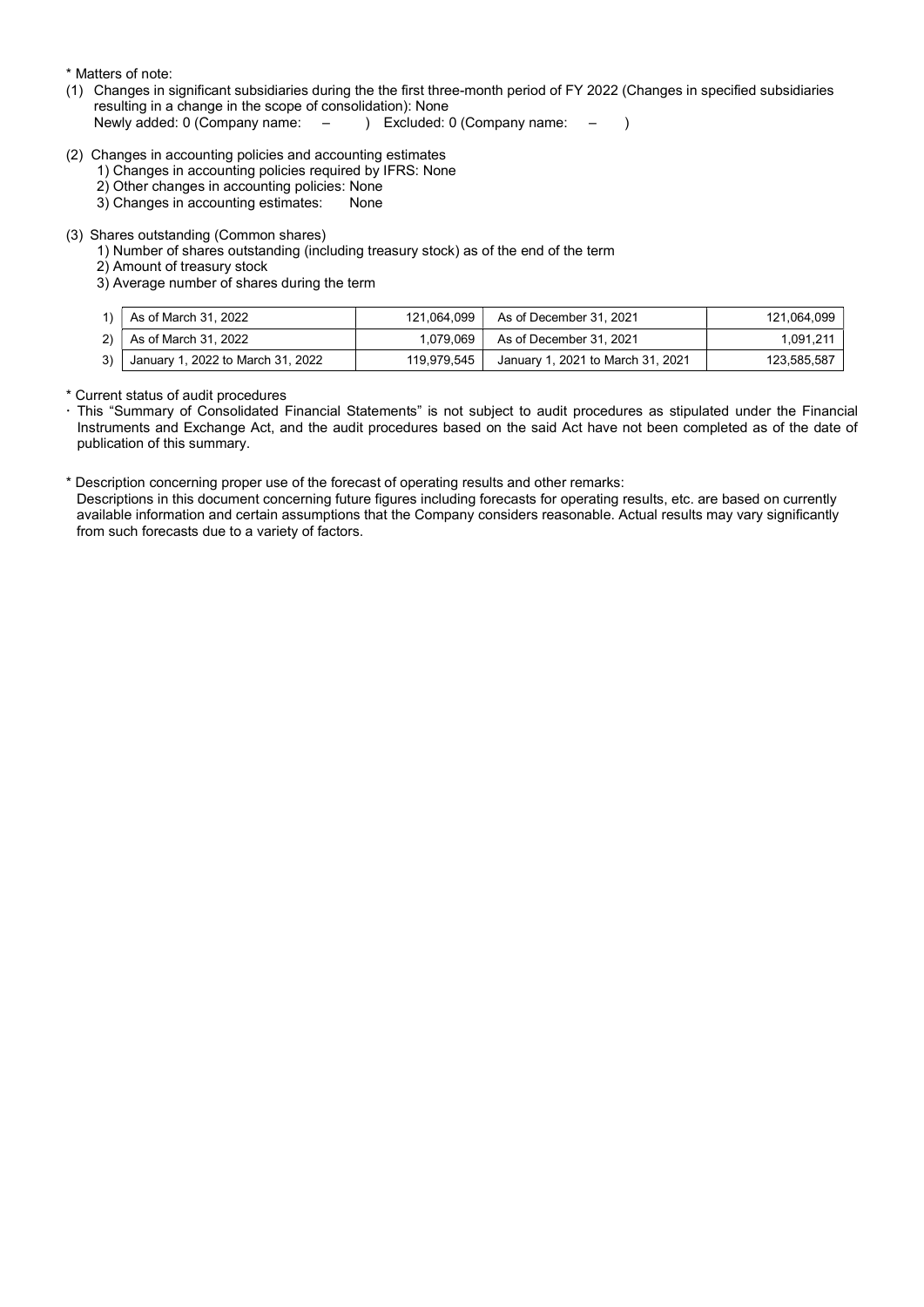# Table of Contents of Attached Documents

| 1. Qualitative Information on Consolidated Operating Results for the Three Months Ended March 31, FY 2022  2                                                                                                                   |
|--------------------------------------------------------------------------------------------------------------------------------------------------------------------------------------------------------------------------------|
|                                                                                                                                                                                                                                |
| (2) Analysis of Financial Position <b>With Commission</b> 4                                                                                                                                                                    |
| 2. Summary of Quarterly Consolidated Financial Statements and Notes Thereto mummum materials of Quarterly Consolidated Financial Statements and Notes Thereto mummum materials                                                 |
| (1) Summary of Quarterly Consolidated Statement of Financial Position (1) Summary of Quarterly Consolidated Statement of Financial Position (1) 35                                                                             |
| (2) Summary of Quarterly Consolidated Statements of Income and Consolidated Statements of                                                                                                                                      |
|                                                                                                                                                                                                                                |
|                                                                                                                                                                                                                                |
| 3. Other Information measurements are constructed as a control of the control of the control of the control of the control of the control of the control of the control of the control of the control of the control of the co |
| (1) Order Backlog by Business Segment (1) Order Management of the Second State Backlog by Business Segment (1)                                                                                                                 |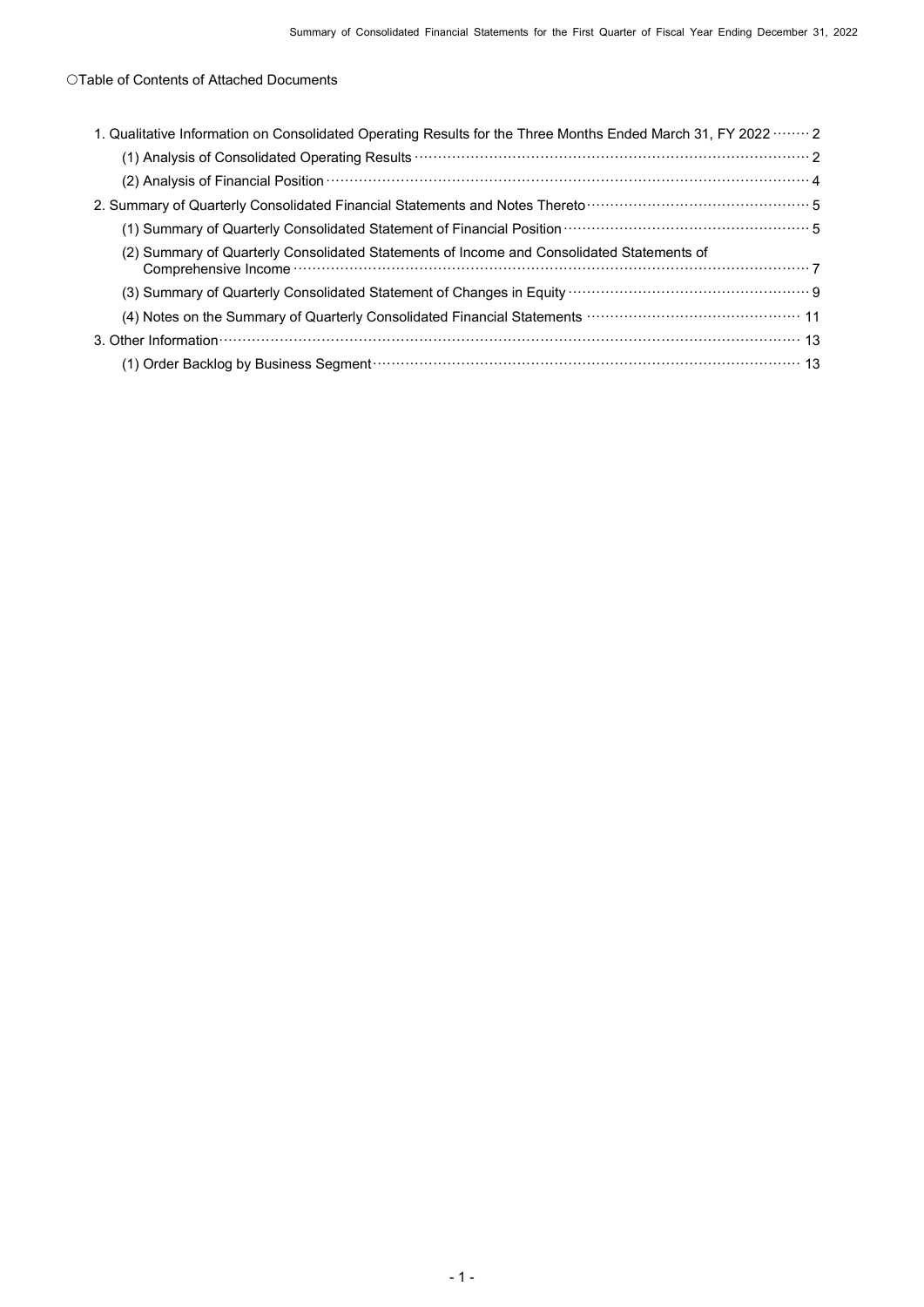# 1. Qualitative Information on Consolidated Operating Results for the Three Months Ended March 31, FY 2022

## (1) Analysis of Consolidated Operating Results

During the three-month period under review, the Group saw a decrease in demand for railroad vehicle equipment both in the Japanese and Chinese markets due to the effects of COVID-19, in addition to a significant decline in demand for hydraulic equipment in China, while demand for precision reduction gears for industrial robots remained at a high level. As a result, the Group's net sales and operating income were ¥70,386 million and ¥4,995 million, respectively. Loss before tax was ¥5,069 million, reflecting the valuation loss on the shares of Harmonic Drive Systems Inc. (hereinafter, "Harmonic") due to stock price fluctuations. Net loss attributable to owners of the parent was ¥4,388 million.

### 1) Amount of orders received, net sales and operating income

The amount of orders received for the period under review increased by ¥7,271 million, or 9.0% year on year, to ¥88,095 million. Net sales decreased by ¥1,642 million, or 2.3% year on year, to ¥70,386 million. Operating income dropped by ¥1,659 million, or 24.9% year on year, to ¥4,995 million. The ratio of operating income to net sales was 7.1%.

### Operating results by business segment were as follows:

[Amount of orders received]

|                                |                                                                            |                                                                            | (Million yen) |
|--------------------------------|----------------------------------------------------------------------------|----------------------------------------------------------------------------|---------------|
|                                | First three-month period of<br>consolidated FY 2021<br>(January 1, 2021 to | First three-month period of<br>consolidated FY 2022<br>(January 1, 2022 to | Change (%)    |
|                                | March 31, 2021)                                                            | March 31, 2022)                                                            |               |
| <b>Component Solutions</b>     | 40,998                                                                     | 38,666                                                                     | (5.7)         |
| <b>Transport Solutions</b>     | 14.798                                                                     | 18,238                                                                     | 23.2          |
| <b>Accessibility Solutions</b> | 19,560                                                                     | 25,740                                                                     | 31.6          |
| <b>Others</b>                  | 5.468                                                                      | 5,450                                                                      | (0.3)         |
| Total                          | 80,824                                                                     | 88,095                                                                     | 9.0           |

[Net sales]

|                                |                                                                                               |                                                                                               | (Million yen) |
|--------------------------------|-----------------------------------------------------------------------------------------------|-----------------------------------------------------------------------------------------------|---------------|
|                                | First three-month period of<br>consolidated FY 2021<br>(January 1, 2021 to<br>March 31, 2021) | First three-month period of<br>consolidated FY 2022<br>(January 1, 2022 to<br>March 31, 2022) | Change (%)    |
| <b>Component Solutions</b>     | 34,103                                                                                        | 31,293                                                                                        | (8.2)         |
| <b>Transport Solutions</b>     | 14.893                                                                                        | 14.716                                                                                        | (1.2)         |
| <b>Accessibility Solutions</b> | 19.917                                                                                        | 21,536                                                                                        | 8.1           |
| <b>Others</b>                  | 3.115                                                                                         | 2,841                                                                                         | (8.8)         |
| Total                          | 72.028                                                                                        | 70.386                                                                                        | (2.3)         |

[Operating income (loss)]

|                                | First three-month period of<br>consolidated FY 2021<br>(January 1, 2021 to<br>March 31, 2021) | First three-month period of<br>consolidated FY 2022<br>(January 1, 2022 to<br>March 31, 2022) | Change (%) |
|--------------------------------|-----------------------------------------------------------------------------------------------|-----------------------------------------------------------------------------------------------|------------|
| <b>Component Solutions</b>     | 5,950                                                                                         | 3,835                                                                                         | (35.6)     |
| <b>Transport Solutions</b>     | 638                                                                                           | 1,060                                                                                         | 66.0       |
| <b>Accessibility Solutions</b> | 2,970                                                                                         | 2,280                                                                                         | (23.2)     |
| <b>Others</b>                  | 218                                                                                           | (75)                                                                                          |            |
| Corporate or Elimination       | (3, 122)                                                                                      | (2, 105)                                                                                      |            |
| Total                          | 6,655                                                                                         | 4,995                                                                                         | (24.9)     |

(Million yen)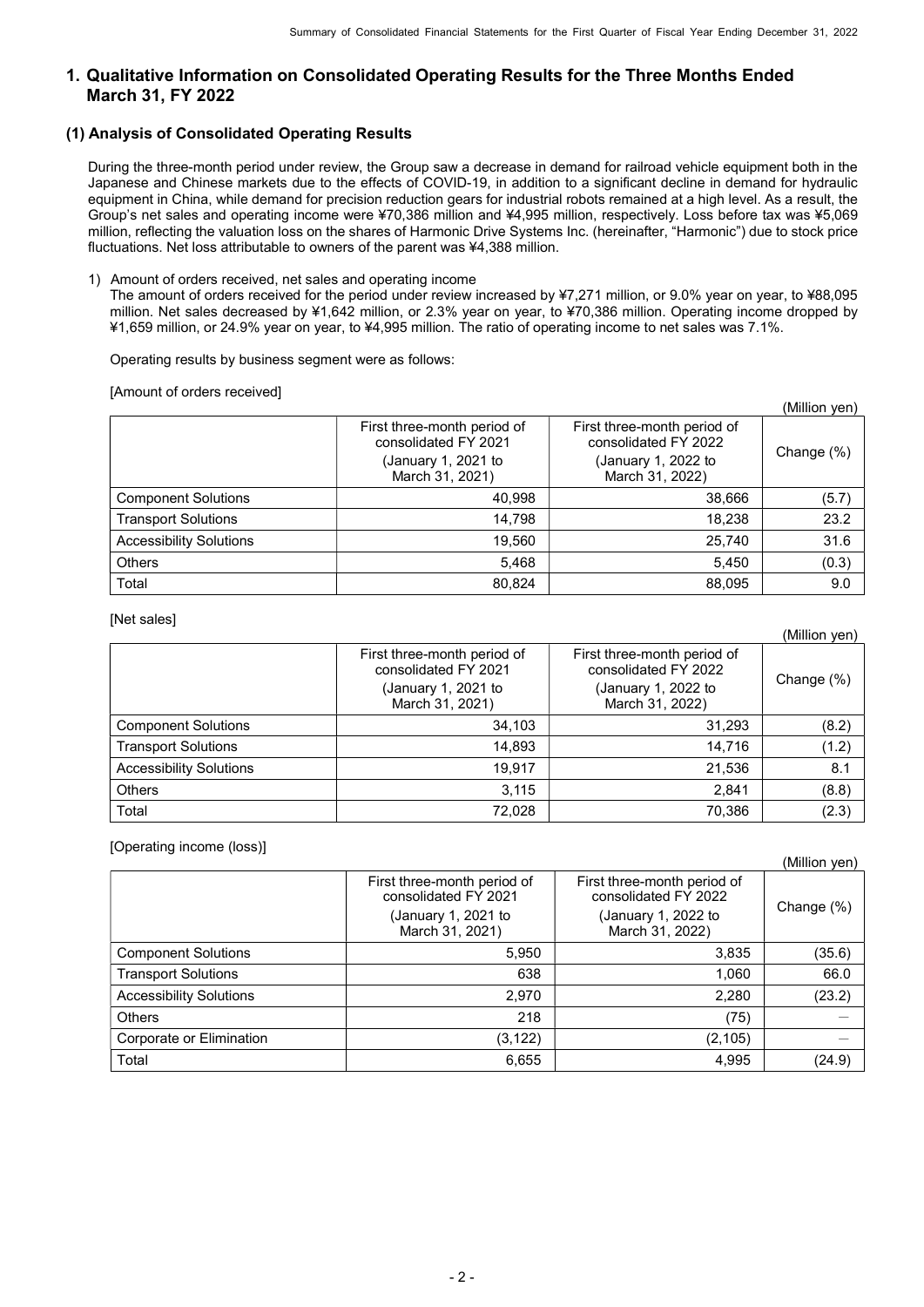### [Component solutions business]

The amount of orders received for component solutions decreased by ¥2,332 million, or 5.7% year on year, to ¥38,666 million. Net sales dropped by ¥2,810 million, or 8.2% year on year, to ¥31,293 million, and operating income declined by ¥2,115 million, or 35.6% year on year, to ¥3,835 million.

Sales of precision reduction gears recorded a year-on-year increase as demand for industrial robots and machine tools remained brisk as well as strong demand for semiconductor manufacturing equipment.

Sales of hydraulic equipment for construction machinery saw a year-on-year decrease due to a significant decline in demand in China, despite brisk demand in the U.S., Europe, and Southeast Asia.

#### [Transport solutions business]

The amount of orders received for transport solutions increased by ¥3,440 million, or 23.2% year on year, to ¥18,238 million. Net sales decreased by ¥177 million, or 1.2% year on year, to ¥14,716 million, and operating income soared by ¥422 million, or 66.0% year on year, to ¥1,060 million.

Railroad vehicle equipment saw a year-on-year decrease in sales due to a decline in demand for new vehicles in the Japanese and Chinese markets, despite brisk demand for MRO (Maintenance, Repair, and Overhaul).

Sales of aircraft equipment posted a year-on-year increase as demand for private-sector aircraft recovered moderately.

Sales of commercial vehicle equipment were at the level of the same period last year reflecting the recovery of the Southeast Asian market, despite the negative effects of production cuts as a result of production adjustment by customers.

Sales of marine vessel equipment remained virtually unchanged from the same period of the previous year reflecting strong shipbuilding and shipping markets.

#### [Accessibility solutions business]

The amount of orders received for accessibility solutions increased by ¥6,181 million, or 31.6% year on year, to ¥25,740 million. Net sales rose by ¥1,619 million, or 8.1% year on year, to ¥21,536 million, while operating income shrank by ¥690 million, or 23.2% year on year, to ¥2,280 million.

Sales from the automatic door business increased year on year as demand remained brisk both in Japan and abroad.

#### [Others]

The amount of orders received for others fell by ¥18 million, or 0.3% year on year, to ¥5,450 million. Net sales decreased by ¥274 million, or 8.8% year on year, to ¥2,841 million, and operating income dropped by ¥293 million year on year to an operating loss of ¥75 million.

Sales of packaging machines recorded a year-on-year decrease, both in terms of product sales and MRO, mainly due to the difficulty in procuring electronic components.

Reference: Information by region [Net sales]

|               |                                                                                               |                                                                                               | (Million yen) |
|---------------|-----------------------------------------------------------------------------------------------|-----------------------------------------------------------------------------------------------|---------------|
|               | First three-month period of<br>consolidated FY 2021<br>(January 1, 2021 to<br>March 31, 2021) | First three-month period of<br>consolidated FY 2022<br>(January 1, 2022 to<br>March 31, 2022) | Change (%)    |
| Japan         | 38,909                                                                                        | 39,847                                                                                        | 2.4           |
| China         | 16,517                                                                                        | 10,742                                                                                        | (35.0)        |
| Other Asia    | 3,885                                                                                         | 4,258                                                                                         | 9.6           |
| North America | 3,740                                                                                         | 4,220                                                                                         | 12.8          |
| Europe        | 8.344                                                                                         | 10.219                                                                                        | 22.5          |
| Other areas   | 632                                                                                           | 1,101                                                                                         | 74.3          |
| Total         | 72,028                                                                                        | 70,386                                                                                        | (2.3)         |

Note: Net sales are classified by country or region based on the location of the buyer.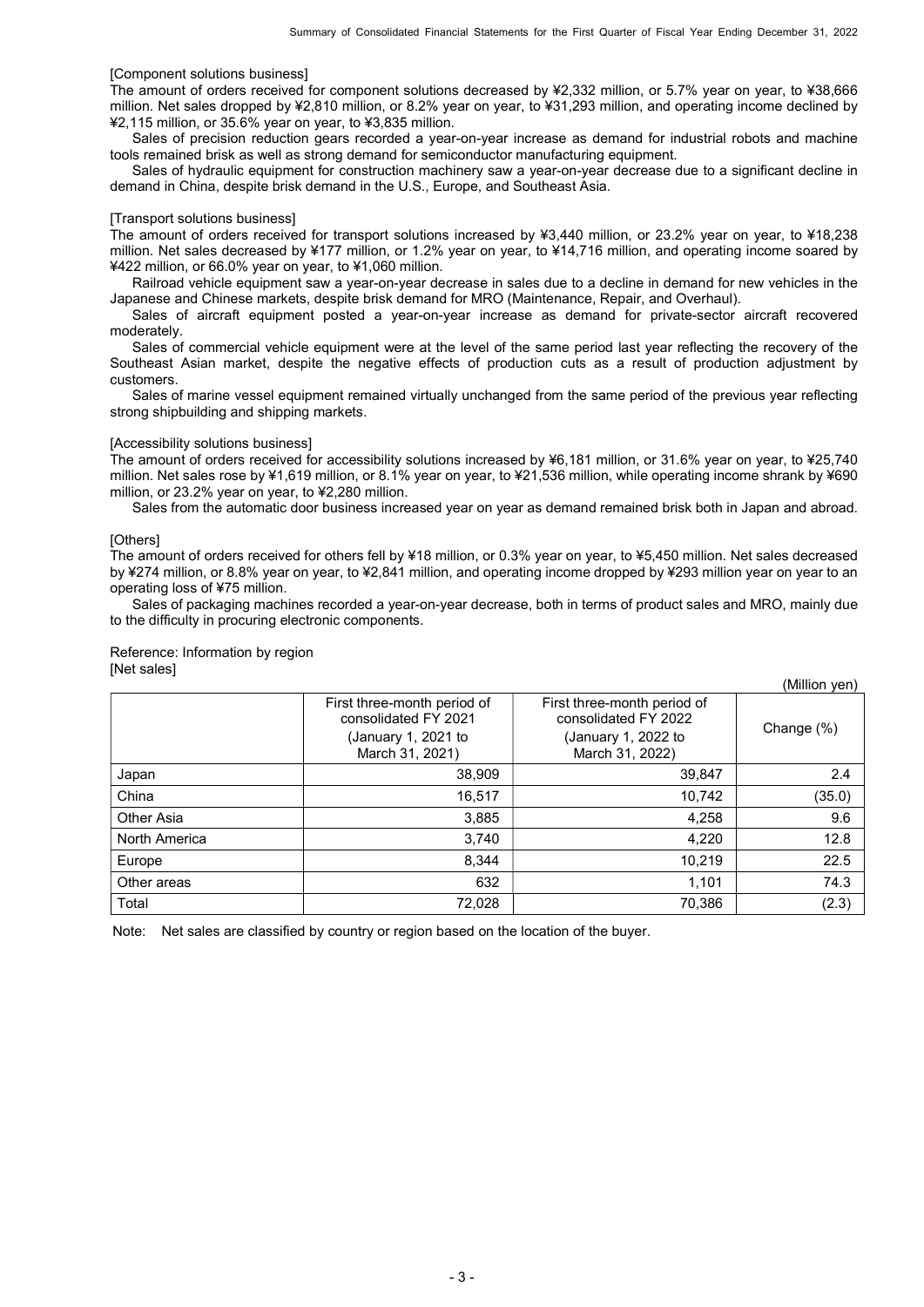(Million yen)

### 2) Loss before tax

Income before tax decreased by ¥129,563 million year on year to a loss before tax of ¥5,069 million as a valuation loss of ¥11,725 million was recorded as financial costs as a result of the stock price fluctuations of Harmonic's shares.

The main reasons behind the year-on-year decline in income before tax of ¥129,563 million include the recording of a valuation gain (financial income) of ¥125,107 million for the same period last year due to the exclusion of Harmonic from application of the equity method and a year-on-year increase of ¥5,313 million in valuation loss (financial costs) as a result of the stock price fluctuations of Harmonic's shares.

3) Net loss attributable to owners of the parent

In total, net income attributable to owners of the parent decreased by ¥84,446 million year on year to a net loss attributable to owners of the parent of ¥4,388 million, net of income tax expenses of ¥(1,157) million and net income attributable to non-controlling interests of ¥476 million.

Total basic earnings per share decreased by ¥684.36 year on year to a total basic net loss per share of ¥36.57.

### (2) Analysis of Financial Position

1) Assets, liabilities and equity

|              | As of the end of the previous<br>consolidated fiscal year<br>(December 31, 2021) | As of the end of the first<br>three-month period of the<br>current consolidated fiscal year<br>(March 31, 2022) | \!V!!!!!∪!!<br>7 Y Y I I<br>Change |
|--------------|----------------------------------------------------------------------------------|-----------------------------------------------------------------------------------------------------------------|------------------------------------|
| Total assets | 481,718                                                                          | 461.904                                                                                                         | (19, 814)                          |
| Liabilities  | 226.723                                                                          | 213,869                                                                                                         | (12, 855)                          |
| Equity       | 254,995                                                                          | 248,036                                                                                                         | (6,959)                            |

#### [Assets]

Total assets as of March 31, 2022 were ¥461,904 million, a decrease of ¥19,814 million from December 31, 2021, consisting of ¥268,958 million in current assets and ¥192,946 million in non-current assets. The key contributing positive factor was an increase of ¥6,820 million in inventories. The main contributing negative factors included a decease of ¥13,439 million in cash and cash equivalents, a decrease of ¥7,464 in trade receivables, and a decrease of ¥11,725 million in assets as a result of the stock price fluctuations of Harmonic's shares (a decrease of ¥5,863 million in assets held for sale and a decrease of ¥5,863 million in other financial assets).

#### [Liabilities]

Total liabilities as of March 31, 2022 were ¥213,869 million, a decrease of ¥12,855 million from December 31, 2021, reflecting ¥180,840 million in current liabilities and ¥33,029 million in non-current liabilities. The main contributing positive factor was a rise of ¥4,322 million in other payables. The main contributing negative factor was a decrease of ¥17,071 million in income taxes payable.

#### [Equity]

Total equity as of March 31, 2022 stood at ¥248,036 million. Equity attributable to owners of the parent was ¥234,750 million, a decrease of ¥5,161 million from December 31, 2021. The key contributing positive factor was the increase of ¥3,846 million in other components of equity reflecting a rise of ¥3,734 million in exchange differences on foreign operations, among others. Meanwhile, the main contributing negative factors included the posting of a net loss attributable to owners of the parent of ¥4,388 million and a decrease in retained earnings due to dividend payment of ¥4,692 million, among others.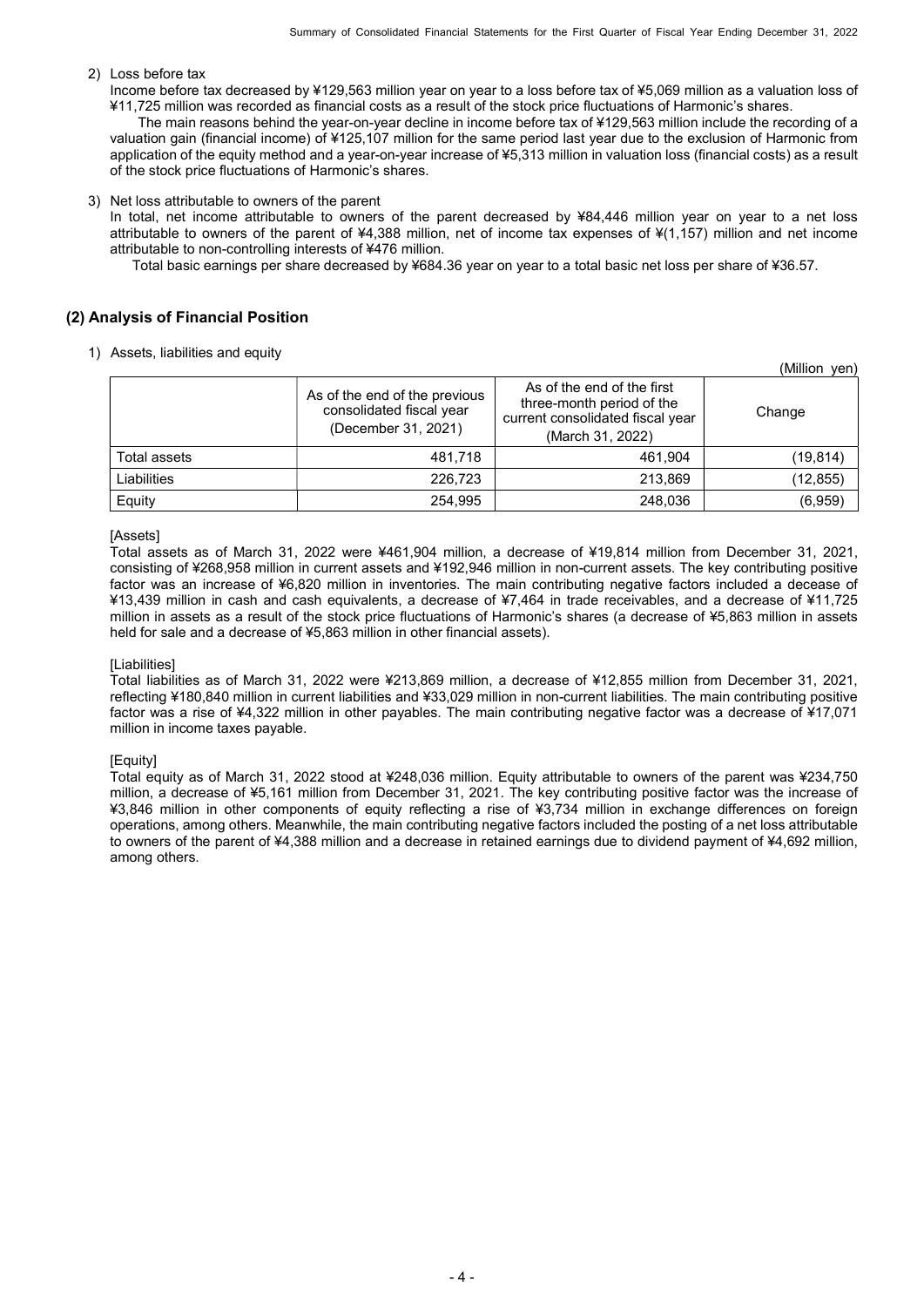# 2. Summary of Quarterly Consolidated Financial Statements and Notes Thereto

# (1) Summary of Quarterly Consolidated Statement of Financial Position

|                                                      |                    |                                                             | (Million yen)                                                                            |
|------------------------------------------------------|--------------------|-------------------------------------------------------------|------------------------------------------------------------------------------------------|
|                                                      | <b>Note</b><br>No. | End of consolidated<br>FY 2021<br>(as of December 31, 2021) | End of the first three-month<br>period of consolidated FY 2022<br>(as of March 31, 2022) |
| Assets                                               |                    |                                                             |                                                                                          |
| Current assets                                       |                    |                                                             |                                                                                          |
| Cash and cash equivalents                            |                    | 112,771                                                     | 99,332                                                                                   |
| Trade receivables                                    |                    | 74,957                                                      | 67,493                                                                                   |
| Contract assets                                      |                    | 2,065                                                       | 2,740                                                                                    |
| Other receivables                                    |                    | 1,300                                                       | 1,248                                                                                    |
| Inventories                                          |                    | 41,880                                                      | 48,700                                                                                   |
| Other financial assets                               |                    | 7,821                                                       | 5,857                                                                                    |
| Other current assets                                 |                    | 3,588                                                       | 4,932                                                                                    |
| Total                                                |                    | 244,382                                                     | 230,302                                                                                  |
| Assets held for sale                                 |                    | 44,519                                                      | 38,656                                                                                   |
| Total current assets                                 |                    | 288,900                                                     | 268,958                                                                                  |
| Non-current assets                                   |                    |                                                             |                                                                                          |
| Property, plant and equipment                        |                    | 89,020                                                      | 91,299                                                                                   |
| Intangible assets                                    |                    | 4,251                                                       | 4,946                                                                                    |
| Right-of-use assets                                  |                    | 8,877                                                       | 9,998                                                                                    |
| Goodwill                                             |                    | 16,184                                                      | 16,750                                                                                   |
| Investment property                                  |                    | 2,162                                                       | 2,148                                                                                    |
| Investments accounted for using the<br>equity method |                    | 15,475                                                      | 16,112                                                                                   |
| Other financial assets                               |                    | 53,860                                                      | 48,159                                                                                   |
| Deferred tax assets                                  |                    | 1,997                                                       | 2,116                                                                                    |
| Other non-current assets                             |                    | 992                                                         | 1,417                                                                                    |
| Total non-current assets                             |                    | 192,818                                                     | 192,946                                                                                  |
| <b>Total assets</b>                                  |                    | 481,718                                                     | 461,904                                                                                  |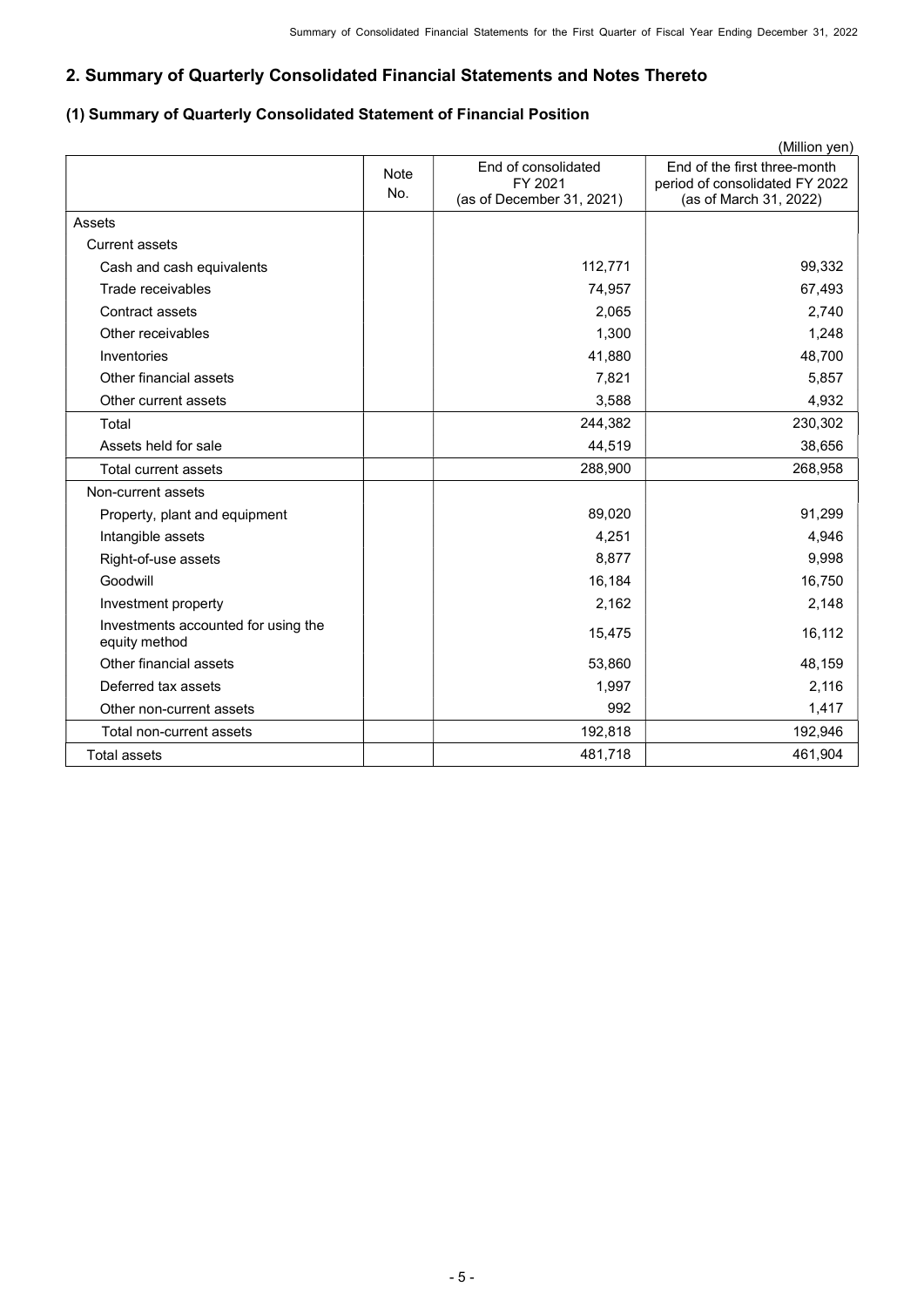|                                                |      |                                      | (Million yen)                                            |
|------------------------------------------------|------|--------------------------------------|----------------------------------------------------------|
|                                                | Note | End of consolidated                  | End of the first three-month                             |
|                                                | No.  | FY 2021<br>(as of December 31, 2021) | period of consolidated FY 2022<br>(as of March 31, 2022) |
| Liabilities and equity                         |      |                                      |                                                          |
| Liabilities                                    |      |                                      |                                                          |
|                                                |      |                                      |                                                          |
| <b>Current liabilities</b>                     |      |                                      |                                                          |
| Operating payables                             |      | 51,974                               | 52,463                                                   |
| <b>Contract liabilities</b>                    |      | 5,704                                | 7,865                                                    |
| Borrowings                                     |      | 14,690                               | 12,269                                                   |
| Other payables                                 |      | 10,776                               | 15,098                                                   |
| Income taxes payable                           |      | 19,788                               | 2,718                                                    |
| Provisions                                     |      | 1,206                                | 1,240                                                    |
| Lease liabilities                              |      | 2,158                                | 2,414                                                    |
| Other financial liabilities                    |      | 77,878                               | 77,936                                                   |
| Other current liabilities                      |      | 7,139                                | 8,838                                                    |
| <b>Total current liabilities</b>               |      | 191,315                              | 180,840                                                  |
| Non-current liabilities                        |      |                                      |                                                          |
| Borrowings                                     |      | 2,897                                | 2,985                                                    |
| Lease liabilities                              |      | 7,575                                | 8,474                                                    |
| Liabilities concerning retirement benefit      |      | 9,079                                | 9,152                                                    |
| Deferred tax liabilities                       |      | 13,922                               | 10,324                                                   |
| Other non-current liabilities                  |      | 1,936                                | 2,094                                                    |
| <b>Total non-current liabilities</b>           |      | 35,408                               | 33,029                                                   |
| <b>Total liabilities</b>                       |      | 226,723                              | 213,869                                                  |
| Equity                                         |      |                                      |                                                          |
| Capital stock                                  |      | 10,000                               | 10,000                                                   |
| Share premium                                  |      | 14,961                               | 14,989                                                   |
| Retained earnings                              |      | 214,791                              | 205,704                                                  |
| Treasury shares                                |      | (4, 784)                             | (4, 732)                                                 |
| Other components of equity                     |      | 4,942                                | 8,789                                                    |
| Equity attributable to owners of the<br>parent |      | 239,910                              | 234,750                                                  |
| Non-controlling interests                      |      | 15,084                               | 13,286                                                   |
| <b>Total equity</b>                            |      | 254,995                              | 248,036                                                  |
| Total liabilities and equity                   |      | 481,718                              | 461,904                                                  |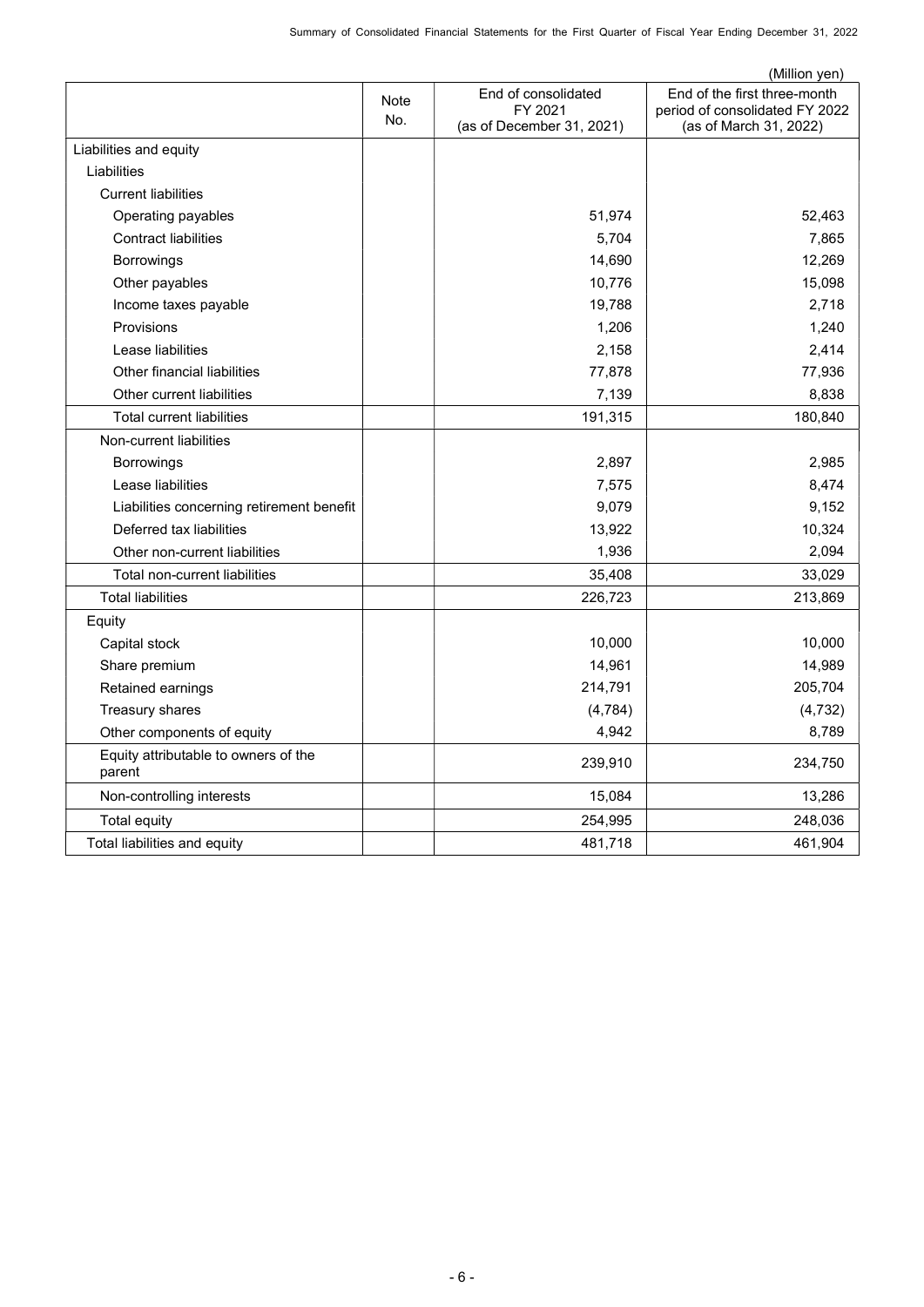## (2) Summary of Quarterly Consolidated Statements of Income and Consolidated Statements of Comprehensive Income

Summary of Consolidated Statements of Income First Three-month Period

|                                                |                |                                                                                               | (Million yen)                                                                                 |
|------------------------------------------------|----------------|-----------------------------------------------------------------------------------------------|-----------------------------------------------------------------------------------------------|
|                                                | Note<br>No.    | First three-month period of<br>consolidated FY 2021<br>(January 1, 2021 to<br>March 31, 2021) | First three-month period of<br>consolidated FY 2022<br>(January 1, 2022 to<br>March 31, 2022) |
| Net sales                                      | $\overline{2}$ | 72,028                                                                                        | 70,386                                                                                        |
| Cost of sales                                  |                | (51, 979)                                                                                     | (52, 184)                                                                                     |
| Gross profit                                   |                | 20,049                                                                                        | 18,202                                                                                        |
| Other income                                   |                | 349                                                                                           | 350                                                                                           |
| Selling, general and administrative<br>expense |                | (13,666)                                                                                      | (13, 487)                                                                                     |
| Other expenses                                 |                | (78)                                                                                          | (70)                                                                                          |
| Operating income                               | 2              | 6,655                                                                                         | 4,995                                                                                         |
| Financial income                               |                | 126,222                                                                                       | 889                                                                                           |
| <b>Financial costs</b>                         |                | (9,000)                                                                                       | (11, 764)                                                                                     |
| Equity in earnings of affiliates               |                | 618                                                                                           | 811                                                                                           |
| Profit (loss) before tax                       |                | 124,494                                                                                       | (5,069)                                                                                       |
| Income tax expense                             |                | (43, 379)                                                                                     | 1,157                                                                                         |
| Net income (loss)                              |                | 81,115                                                                                        | (3, 912)                                                                                      |

| Net income (loss) attributable to |        |         |
|-----------------------------------|--------|---------|
| Owners of the parent              | 80,058 | (4,388) |
| Non-controlling interests         | 057.،  | 476     |
| Net income (loss)                 | 81.115 | (3,912) |

|                                   |        | 'Yen)   |
|-----------------------------------|--------|---------|
| Net income (loss) per share       |        |         |
| Basic earnings (loss) per share   | 647.79 | (36.57) |
| Diluted earnings (loss) per share | 647.75 | (36.57) |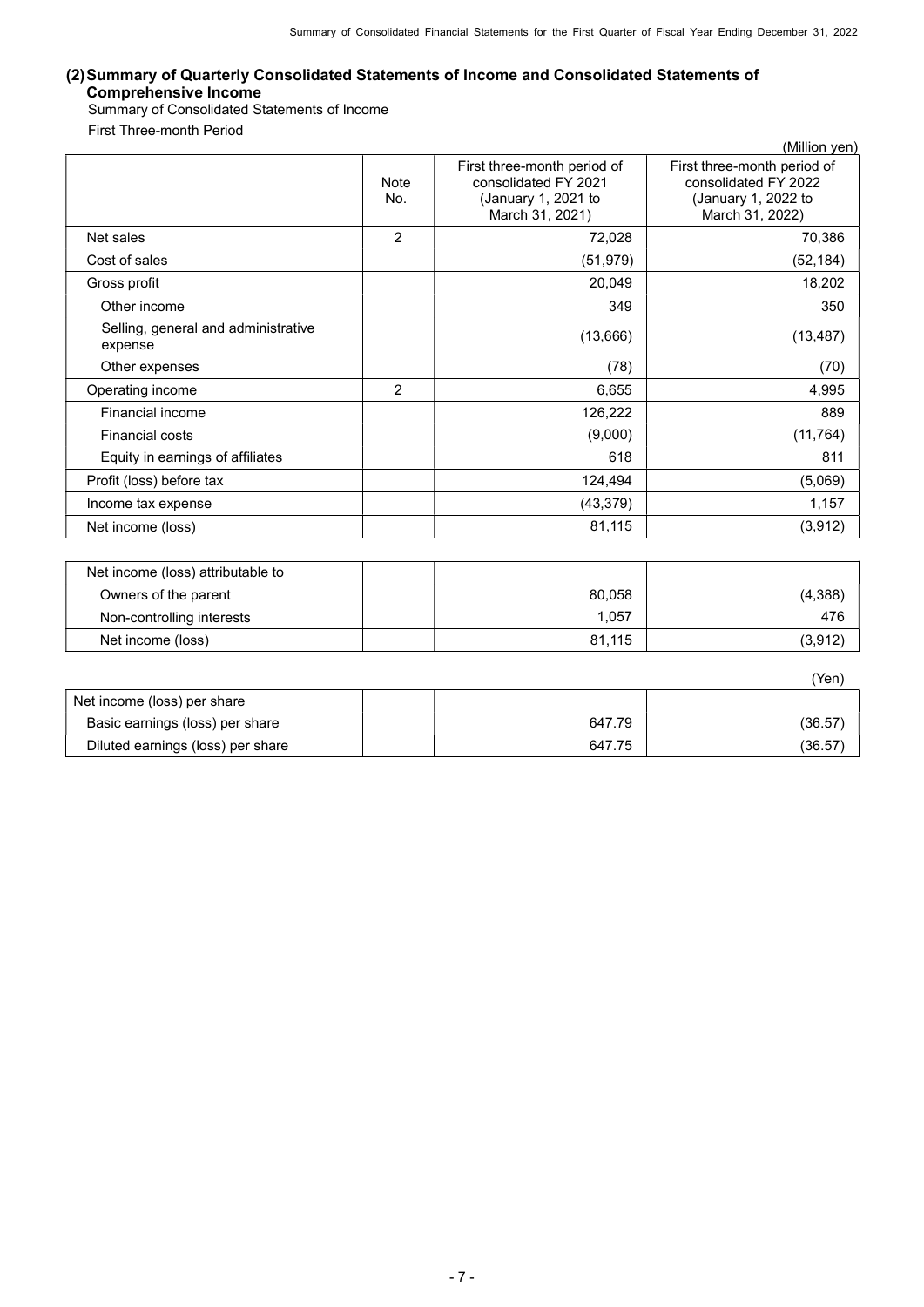Summary of Quarterly Consolidated Statements of Comprehensive Income First Three-month Period

|                                                                                                |                    |                                                                                               | (Million yen)                                                                                 |
|------------------------------------------------------------------------------------------------|--------------------|-----------------------------------------------------------------------------------------------|-----------------------------------------------------------------------------------------------|
|                                                                                                | <b>Note</b><br>No. | First three-month period of<br>consolidated FY 2021<br>(January 1, 2021 to<br>March 31, 2021) | First three-month period of<br>consolidated FY 2022<br>(January 1, 2022 to<br>March 31, 2022) |
| Net income (loss)                                                                              |                    | 81,115                                                                                        | (3, 912)                                                                                      |
| Other comprehensive income                                                                     |                    |                                                                                               |                                                                                               |
| Items that will not be reclassified to profit or<br>loss                                       |                    |                                                                                               |                                                                                               |
| Net change in financial assets measured at<br>fair value through other comprehensive<br>income |                    | 444                                                                                           | 115                                                                                           |
| Total components that will not be<br>reclassified to profit or loss                            |                    | 444                                                                                           | 115                                                                                           |
| Components that will be reclassified to profit<br>or loss                                      |                    |                                                                                               |                                                                                               |
| Exchange differences on foreign<br>operations                                                  |                    | 2,709                                                                                         | 4,448                                                                                         |
| Total components that will be reclassified to<br>profit or loss                                |                    | 2.709                                                                                         | 4,448                                                                                         |
| Other comprehensive income after taxes                                                         |                    | 3,152                                                                                         | 4,564                                                                                         |
| Total comprehensive income                                                                     |                    | 84,268                                                                                        | 652                                                                                           |
|                                                                                                |                    |                                                                                               |                                                                                               |
| Comprehensive income attributable to                                                           |                    |                                                                                               |                                                                                               |
| Owners of the parent                                                                           |                    | 82,594                                                                                        | (539)                                                                                         |
| Non-controlling interests                                                                      |                    | 1,674                                                                                         | 1,190                                                                                         |

Total comprehensive income **84,268 652 652**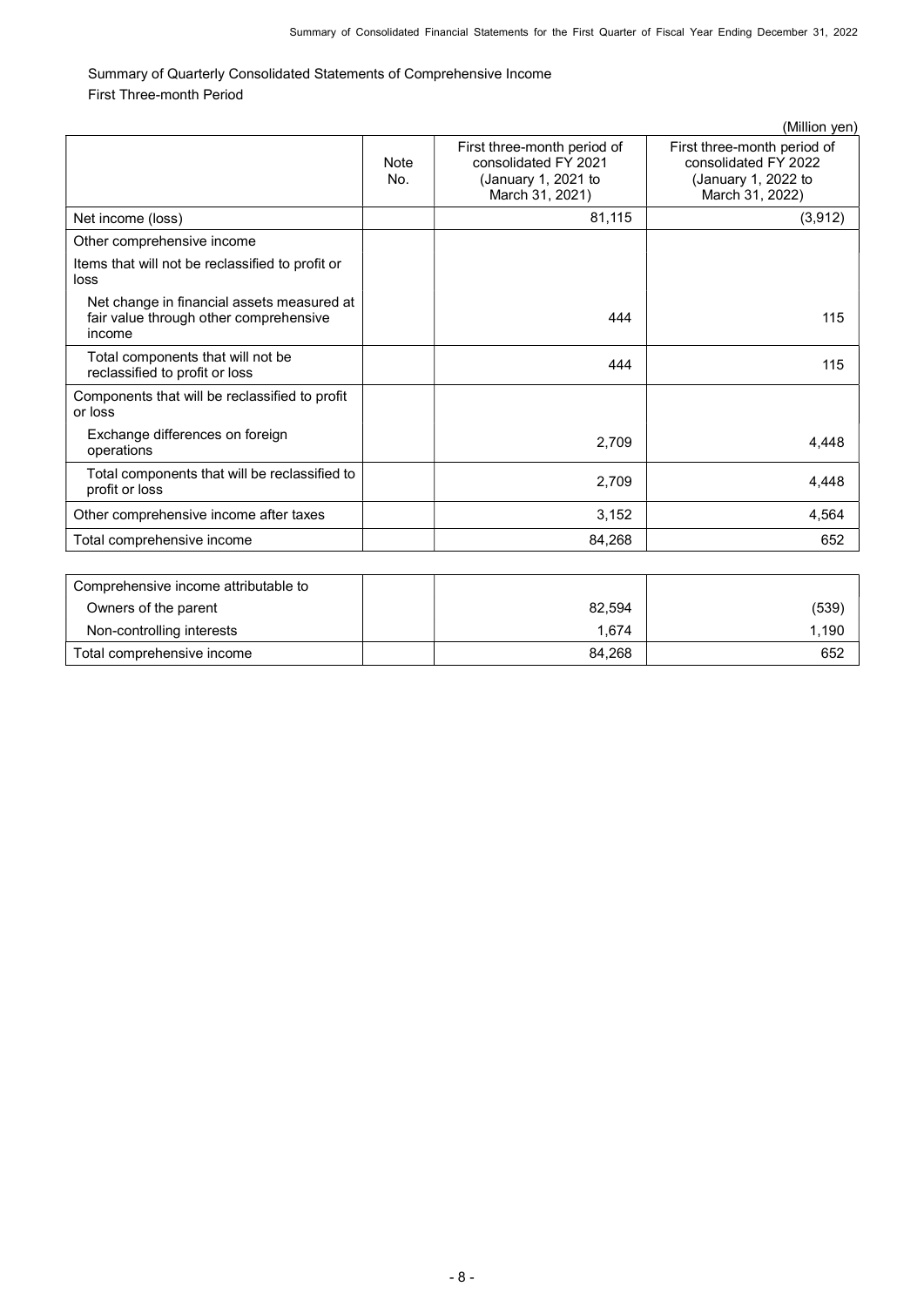## (3) Summary of Quarterly Consolidated Statement of Changes in Equity

First three-month period of previous consolidated fiscal year (January 1, 2021 to March 31, 2021)

|                                                                     |             |                          |                  |                      |                    |                                                     | (Million yen)                                             |
|---------------------------------------------------------------------|-------------|--------------------------|------------------|----------------------|--------------------|-----------------------------------------------------|-----------------------------------------------------------|
|                                                                     |             |                          |                  |                      |                    |                                                     | Other components of equity                                |
|                                                                     | Note<br>No. | Capital stock            | Share<br>premium | Retained<br>earnings | Treasury<br>shares | Exchange<br>differences on<br>foreign<br>operations | Valuation<br>difference due<br>to change in<br>fair value |
| Balance as of January 1,<br>2021                                    |             | 10,000                   | 14,998           | 173,988              | (2, 471)           | (3,348)                                             | 4,863                                                     |
| Net income (loss)                                                   |             | $\overline{\phantom{0}}$ |                  | 80,058               |                    |                                                     |                                                           |
| Other comprehensive<br>income                                       |             | $\qquad \qquad$          |                  |                      |                    | 2,092                                               | 444                                                       |
| Total comprehensive<br>income                                       |             | —                        |                  | 80,058               |                    | 2,092                                               | 444                                                       |
| Acquisition, sales, etc. of<br>treasury shares                      |             |                          |                  |                      | (8, 587)           |                                                     |                                                           |
| <b>Dividends</b>                                                    |             |                          |                  | (4,228)              |                    |                                                     |                                                           |
| Transfer from other<br>components of equity to<br>retained earnings |             |                          |                  | 1,674                |                    |                                                     | (1,674)                                                   |
| Share-based<br>compensation<br>transactions                         |             |                          | (69)             |                      |                    | $\overline{\phantom{0}}$                            |                                                           |
| Total transactions with<br>owners, etc.                             |             |                          | (69)             | (2, 554)             | (8, 587)           |                                                     | (1,674)                                                   |
| Balance as of March 31,<br>2021                                     |             | 10,000                   | 14,929           | 251,492              | (11, 058)          | (1,256)                                             | 3,633                                                     |

|                                                                     |  |                                                                       | Other components of equity |                                                            |                              |              |
|---------------------------------------------------------------------|--|-----------------------------------------------------------------------|----------------------------|------------------------------------------------------------|------------------------------|--------------|
| <b>Note</b><br>No.                                                  |  | Remeasure-<br>ments of net<br>defined<br>benefit liability<br>(asset) | Total                      | Total equity<br>attributable to<br>owners of the<br>parent | Non-controlling<br>interests | Total equity |
| Balance as of January 1,<br>2021                                    |  |                                                                       | 1,515                      | 198,031                                                    | 13,610                       | 211,641      |
| Net income (loss)                                                   |  | $\overline{\phantom{0}}$                                              |                            | 80,058                                                     | 1,057                        | 81,115       |
| Other comprehensive<br>income                                       |  |                                                                       | 2,536                      | 2,536                                                      | 617                          | 3,152        |
| Total comprehensive<br>income                                       |  |                                                                       | 2,536                      | 82,594                                                     | 1,674                        | 84,268       |
| Acquisition, sales, etc. of<br>treasury share                       |  |                                                                       |                            | (8, 587)                                                   |                              | (8, 587)     |
| <b>Dividends</b>                                                    |  |                                                                       |                            | (4,228)                                                    | (2,876)                      | (7, 104)     |
| Transfer from other<br>components of equity to<br>retained earnings |  |                                                                       | (1,674)                    |                                                            |                              |              |
| Share-based<br>compensation<br>transactions                         |  |                                                                       |                            | (69)                                                       |                              | (69)         |
| Total transactions with<br>owners, etc.                             |  |                                                                       | (1,674)                    | (12, 884)                                                  | (2,876)                      | (15, 759)    |
| Balance as of March 31.<br>2021                                     |  |                                                                       | 2,377                      | 267,740                                                    | 12,408                       | 280,149      |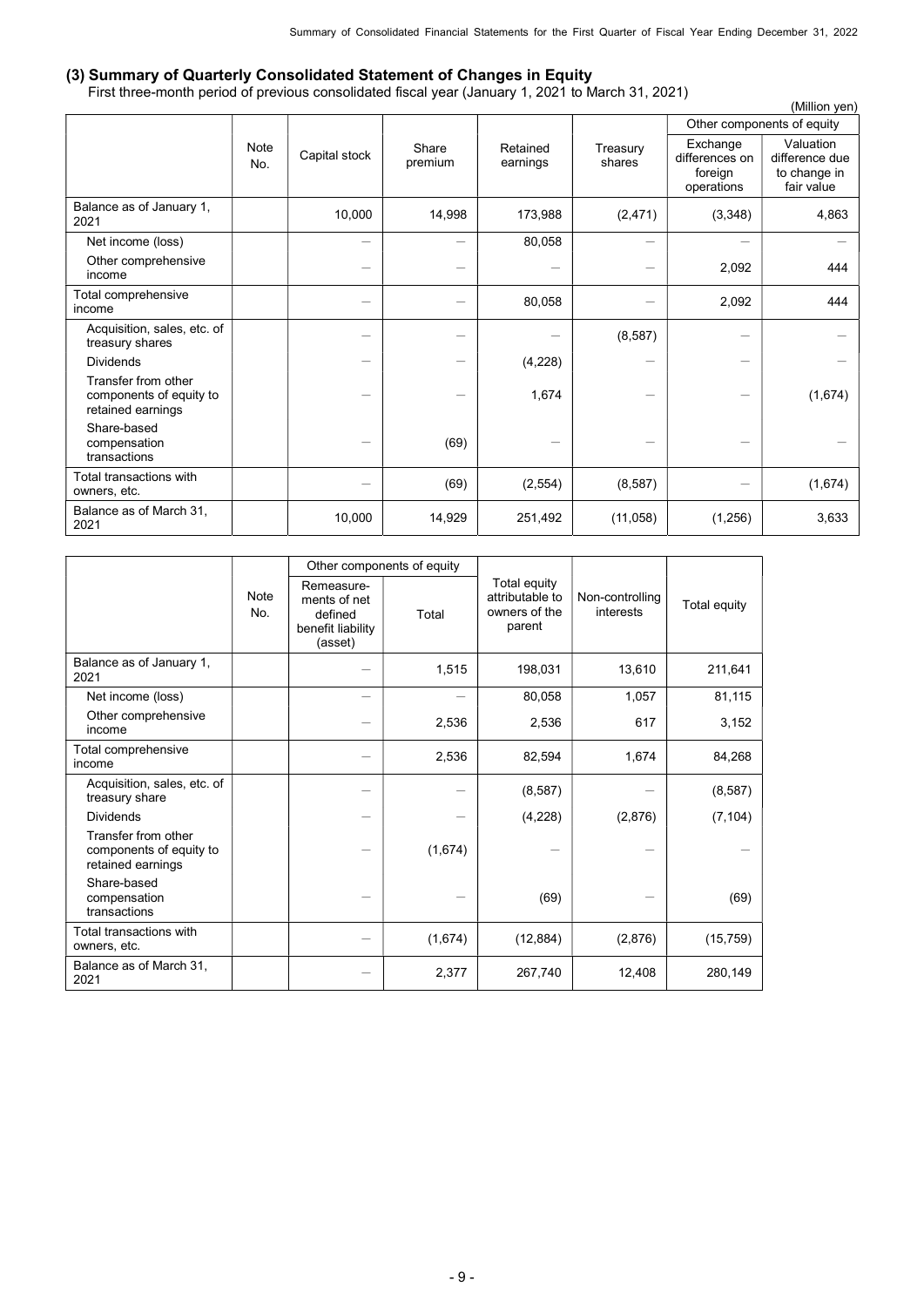First three-month period of current consolidated fiscal year (January 1, 2022 to March 31, 2022)

|                                                                     |             |               |                          |                      |                    |                                                     | (Million yen)                                             |  |
|---------------------------------------------------------------------|-------------|---------------|--------------------------|----------------------|--------------------|-----------------------------------------------------|-----------------------------------------------------------|--|
|                                                                     |             |               |                          |                      |                    | Other components of equity                          |                                                           |  |
|                                                                     | Note<br>No. | Capital stock | Share<br>premium         | Retained<br>earnings | Treasury<br>shares | Exchange<br>differences on<br>foreign<br>operations | Valuation<br>difference due<br>to change in<br>fair value |  |
| Balance as of January 1,<br>2022                                    |             | 10,000        | 14,961                   | 214,791              | (4, 784)           | 1,874                                               | 3,069                                                     |  |
| Net income (loss)                                                   |             | —             | $\overline{\phantom{0}}$ | (4, 388)             |                    |                                                     |                                                           |  |
| Other comprehensive<br>income                                       |             |               |                          |                      |                    | 3,734                                               | 115                                                       |  |
| Total comprehensive<br>income                                       |             |               |                          | (4,388)              |                    | 3,734                                               | 115                                                       |  |
| Acquisition, sales, etc. of<br>treasury shares                      |             |               |                          | (10)                 | 52                 |                                                     |                                                           |  |
| <b>Dividends</b>                                                    |             |               |                          | (4,692)              |                    |                                                     |                                                           |  |
| Transfer from other<br>components of equity to<br>retained earnings |             |               |                          | 3                    |                    |                                                     | (3)                                                       |  |
| Share-based<br>compensation<br>transactions                         |             |               | 28                       |                      |                    |                                                     |                                                           |  |
| Total transactions with<br>owners, etc.                             |             |               | 28                       | (4,700)              | 52                 |                                                     | (3)                                                       |  |
| Balance as of March 31,<br>2022                                     |             | 10,000        | 14,989                   | 205,704              | (4, 732)           | 5,607                                               | 3,181                                                     |  |

|                                                                     |                    |                                                                       | Other components of equity |                                                            |                              |              |
|---------------------------------------------------------------------|--------------------|-----------------------------------------------------------------------|----------------------------|------------------------------------------------------------|------------------------------|--------------|
|                                                                     | <b>Note</b><br>No. | Remeasure-<br>ments of net<br>defined<br>benefit liability<br>(asset) | Total                      | Total equity<br>attributable to<br>owners of the<br>parent | Non-controlling<br>interests | Total equity |
| Balance as of January 1,<br>2022                                    |                    |                                                                       | 4,942                      | 239,910                                                    | 15,084                       | 254,995      |
| Net income (loss)                                                   |                    |                                                                       |                            | (4,388)                                                    | 476                          | (3,912)      |
| Other comprehensive<br>income                                       |                    |                                                                       | 3,849                      | 3,849                                                      | 715                          | 4,564        |
| Total comprehensive<br>income                                       |                    |                                                                       | 3,849                      | (539)                                                      | 1,190                        | 652          |
| Acquisition, sales, etc. of<br>treasury shares                      |                    |                                                                       |                            | 42                                                         |                              | 42           |
| <b>Dividends</b>                                                    |                    |                                                                       |                            | (4,692)                                                    | (2,989)                      | (7,681)      |
| Transfer from other<br>components of equity to<br>retained earnings |                    |                                                                       | (3)                        |                                                            |                              |              |
| Share-based<br>compensation<br>transactions                         |                    |                                                                       |                            | 28                                                         |                              | 28           |
| Total transactions with<br>owners, etc.                             |                    |                                                                       | (3)                        | (4,622)                                                    | (2,989)                      | (7,611)      |
| Balance as of March 31.<br>2022                                     |                    |                                                                       | 8,789                      | 234,750                                                    | 13,286                       | 248,036      |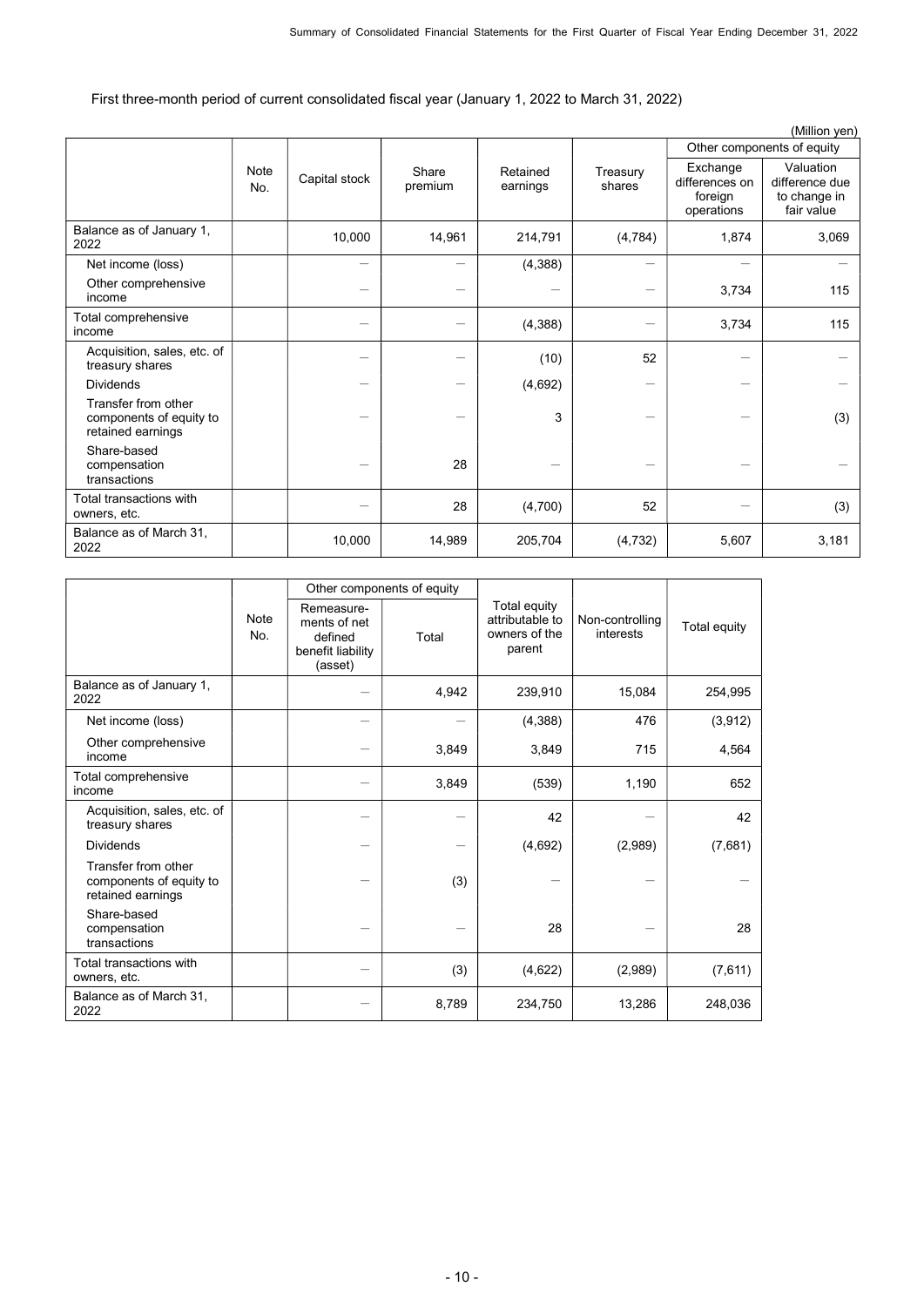# (4) Notes on the Summary of Quarterly Consolidated Financial Statements

- 1. Notes Relating to the Going Concern Assumption None
- 2. Business Segments
	- (1) Summary of reportable segments

The Group's reportable segments are components of the Group about which separate financial statement is available that is evaluated regularly at the Board of Directors' meetings in deciding how to allocate the management resources and in assessing performance.

The Group classifies its business segments into the following three reportable segments, based on the similarity of business models: 1) the "Component Solutions Business;" 2) the "Transport Solutions Business;" and 3) the "Accessibility Solutions Business."

The main lines of business of each reportable segment are as below.

| <b>Business segment</b>                 | Main lines of business                                                                                                                                                                                                                                                          |
|-----------------------------------------|---------------------------------------------------------------------------------------------------------------------------------------------------------------------------------------------------------------------------------------------------------------------------------|
| <b>Component Solutions Business</b>     | The design, manufacture, sale, maintenance and repair of industrial<br>robot components and equipment for construction machinery and its<br>components                                                                                                                          |
| <b>Transport Solutions Business</b>     | The design, manufacture, sale, maintenance and repair of brake<br>systems and automatic door operating systems for railroad vehicles,<br>aircraft components, brake systems and drive control units for vehicles,<br>control systems for marine vessels, and components thereof |
| <b>Accessibility Solutions Business</b> | The design, manufacture, sale, installation, maintenance and repair of<br>automatic door operating systems for buildings and general industry,<br>platform safety systems, and components thereof                                                                               |

 $(0, 0.01)$ 

## (2) Information on reportable segments

## I. For the three months ended March 31, 2021 (January 1, 2021 to March 31, 2021)

|                                      |           |           |                     |        |               |                  |             | (ivililion yen)                                       |
|--------------------------------------|-----------|-----------|---------------------|--------|---------------|------------------|-------------|-------------------------------------------------------|
|                                      |           |           | Reportable segments |        |               | Amount stated in |             |                                                       |
|                                      | Component | Transport | Accessibility       | Total  | <b>Others</b> | Total            | Adjustments | summary of<br>consolidated<br>statements of<br>income |
| Net sales                            |           |           |                     |        |               |                  |             |                                                       |
| Sales to external<br>customers       | 34,103    | 14,893    | 19,917              | 68,913 | 3,115         | 72,028           |             | 72,028                                                |
| Inter-segment<br>sales               | 570       | 226       | 0                   | 797    | 121           | 918              | (918)       |                                                       |
| Total sales                          | 34,673    | 15,119    | 19,917              | 69,709 | 3,236         | 72,946           | (918)       | 72,028                                                |
| Segment income<br>(Operating income) | 5,950     | 638       | 2,970               | 9,559  | 218           | 9,776            | (3, 122)    | 6,655                                                 |
| Financial income                     |           |           |                     |        |               |                  |             | 126,222                                               |
| <b>Financial costs</b>               |           |           |                     |        |               |                  |             | (9,000)                                               |
| Equity in earnings of<br>affiliates  |           |           |                     |        |               |                  |             | 618                                                   |
| Income before tax                    |           |           |                     |        |               |                  |             | 124,494                                               |

Notes: 1. "Others" is a business segment that is not a reportable segment and consists of businesses that are engaged in the design, manufacture, sale, maintenance and repair of packaging machines, three-dimensional model production devices, machine tools, and components thereof.

2. Adjustment to sales is as a result of eliminations of inter-segment transactions.

3. Adjustment to segment income (operating income) is total profit/loss, etc. that are not allocated to the respective segments.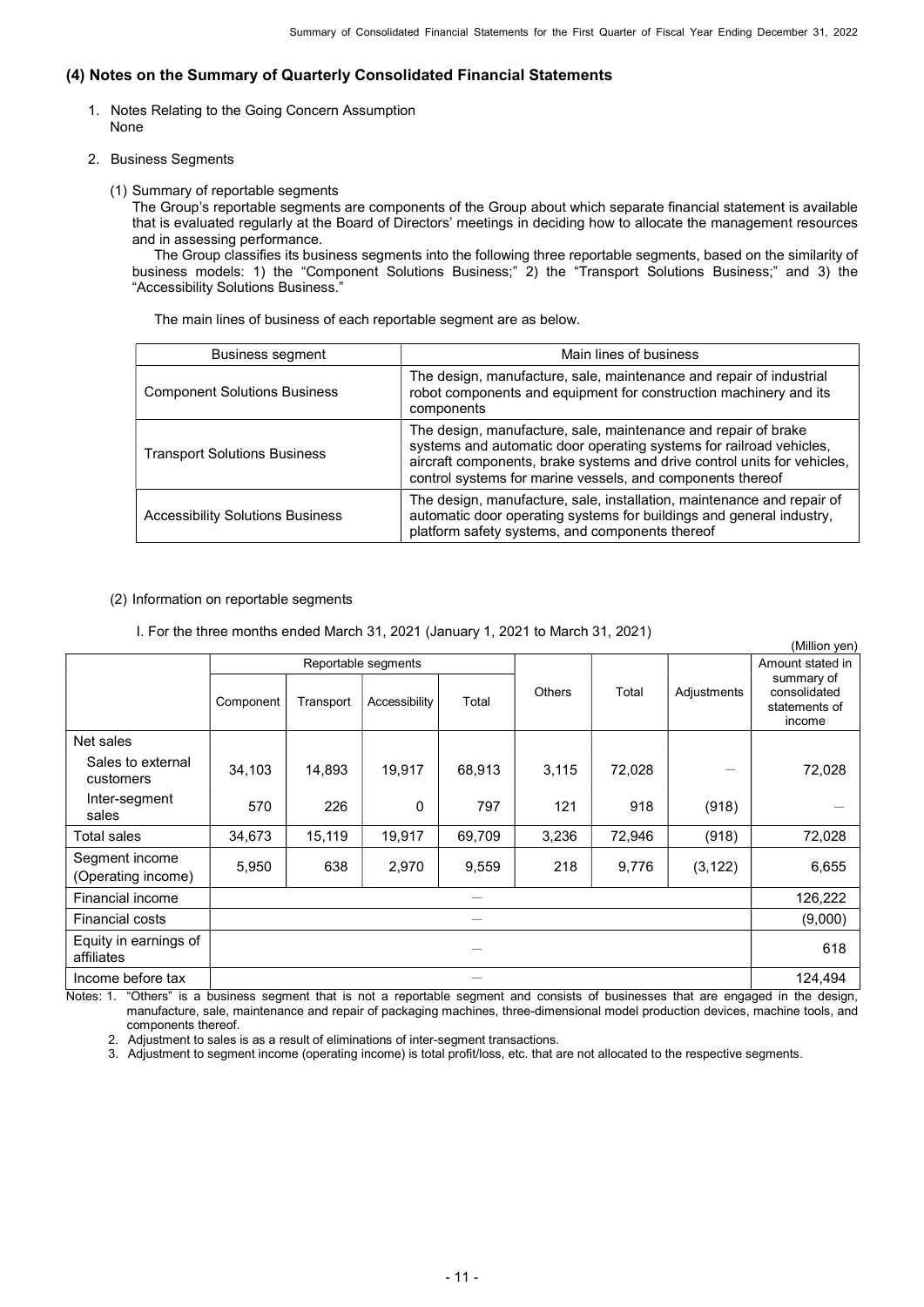## II. For the three months ended March 31, 2022 (January 1, 2022 to March 31, 2022)

|                                      |                     |           |               |        |               |        |             | (Million yen)                               |
|--------------------------------------|---------------------|-----------|---------------|--------|---------------|--------|-------------|---------------------------------------------|
|                                      | Reportable segments |           |               |        |               |        |             | Amount stated in                            |
|                                      | Component           | Transport | Accessibility | Total  | <b>Others</b> | Total  | Adjustments | summary of<br>consolidated<br>statements of |
|                                      |                     |           |               |        |               |        |             | income                                      |
| Net sales                            |                     |           |               |        |               |        |             |                                             |
| Sales to external<br>customers       | 31,293              | 14,716    | 21,536        | 67,544 | 2,841         | 70,386 |             | 70,386                                      |
| Inter-segment<br>sales               | 584                 | 300       | 0             | 885    | 48            | 933    | (933)       |                                             |
| Total sales                          | 31,877              | 15,016    | 21,536        | 68,429 | 2,890         | 71,319 | (933)       | 70,386                                      |
| Segment income<br>(Operating income) | 3,835               | 1,060     | 2,280         | 7,175  | (75)          | 7,100  | (2, 105)    | 4,995                                       |
| Financial income                     |                     |           |               |        |               |        | 889         |                                             |
| <b>Financial costs</b>               |                     |           |               |        |               |        | (11, 764)   |                                             |
| Equity in earnings of<br>affiliates  |                     |           |               |        |               |        |             | 811                                         |
| Loss before tax                      |                     |           |               |        |               |        | (5,069)     |                                             |

Notes: 1. "Others" is a business segment that is not a reportable segment and consists of businesses that are engaged in the design, manufacture, sale, maintenance and repair of packaging machines, three-dimensional model production devices, machine tools, and components thereof.

2. Adjustment to sales is as a result of eliminations of inter-segment transactions.

3. Adjustment to segment income (operating income) is total profit/loss, etc. not allocated to the respective segments.